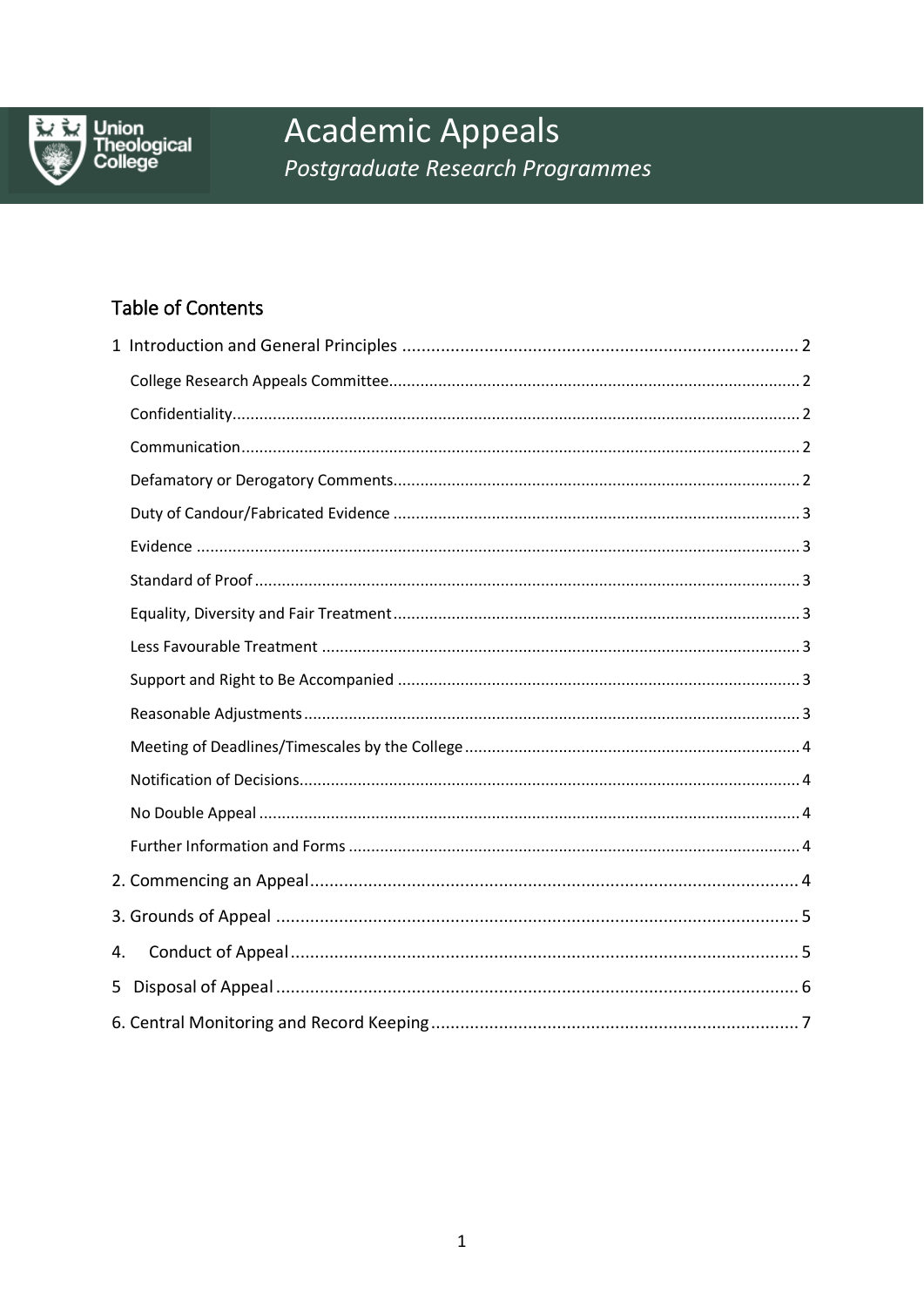## <span id="page-1-0"></span>1 Introduction and General Principles

#### <span id="page-1-1"></span>College Research Appeals Committee

1.1 The College offers an appeals system which allows registered postgraduate research students to appeal against a decision of the College Research Committee about progression or withdrawal or against a decision of the Principal following the recommendation of the Examiners regarding the outcome of an oral examination.

1.2 Such appeal is made to a body known as the College Research Appeals Committee ("CRAC") which is a committee comprising members drawn from members of the Faculty, adjunct Faculty, the College Teaching and Learning Panel or College Management Committee.

1.3 Members of staff involved in all stages of the process will be independent of the appeal with no prior knowledge of the matter.

1.4 There is no appeal against academic judgement. Academic judgement is a decision of an academic body about a matter, such as assessment, degree classification, research methodology, or course content/outcome. It is a judgement made about a matter where only the opinion of an academic expert will suffice.

1.5 CRAC has the authority to consider and address other issues which may not be a substantive part of the appeal, but come to light as part of CRAC's deliberations.

#### <span id="page-1-2"></span>Confidentiality

1.6 The College will take all reasonable steps to limit the disclosure of information as is consistent with investigating the issue(s) raised and the provisions of the Human Rights Act 1998, the General Data Protection Regulation 2016, the Data Protection Act 2018, the Freedom of Information Act 2000 and any other relevant legislation. All staff and students who become involved in the appeal process are required to respect the integrity of the process and the confidentiality of information arising from it both during and after the conclusion of the process, unless there is an overriding reason to disclose information. Information will only be released to those who need it for the purpose of investigating or responding to an appeal; no third party will be told any more about the investigation than strictly necessary in order to obtain the information required from them.

#### <span id="page-1-3"></span>Communication

1.7 The College will normally communicate by email with anyone involved in an appeal. In the case of registered students or College staff, this will normally be to their College email address. Where correspondence is sent to a registered student by post it will be sent to the address registered with the College.

#### <span id="page-1-4"></span>Defamatory or Derogatory Comments

1.8 When submitting an appeal, a student should be careful not to make unsubstantiated or defamatory allegations or comments about other students, members of College staff or any other person. If the College considers that an allegation or comment may be deemed to be defamatory, it may require it to be retracted or deleted before accepting an appeal.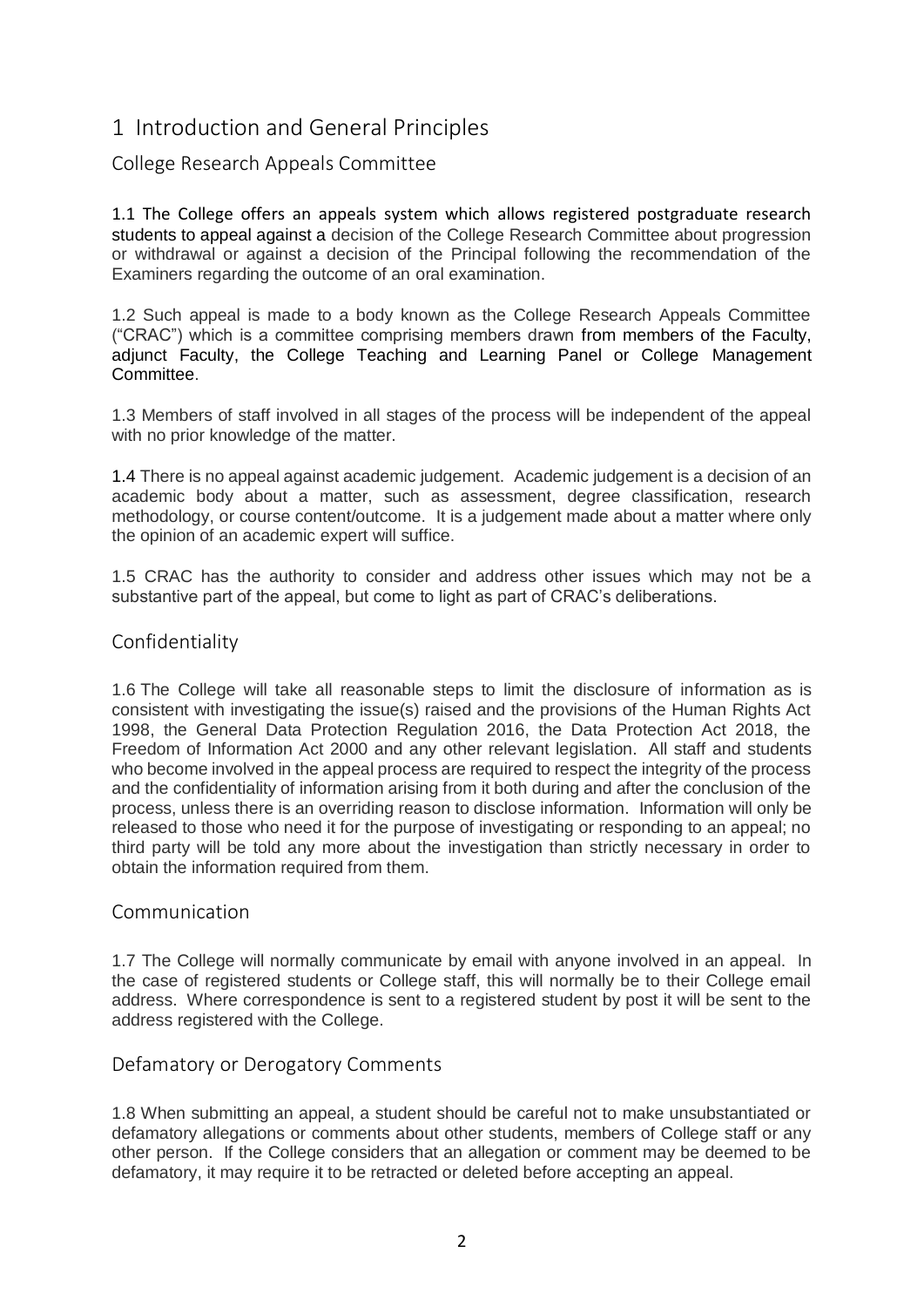#### <span id="page-2-0"></span>Duty of Candour/Fabricated Evidence

1.9.1 Anyone involved in any College process will treat all others involved with respect and courtesy and will behave honestly and with integrity throughout the process. Any evidence (written or oral) provided to CRAC by any person in connection with as appeal will be true to the best of that person's knowledge and belief.

1.9.2 Any student who is shown to have acted dishonestly or to have provided false evidence in connection with an appeal may be referred for investigation under the Student Discipline Procedures.

#### <span id="page-2-1"></span>Evidence

1.10 The College reserves the right to request and consider independent evidence or professional opinion, including medical evidence and/or medical opinion, as it deems appropriate. Where considered necessary, a committee may adjourn in order to allow time for such further evidence or professional opinion to be obtained.

#### <span id="page-2-2"></span>Standard of Proof

1.11 At all times, the principles of natural justice shall be observed and the standard of proof shall be on the balance of probabilities.

#### <span id="page-2-3"></span>Equality, Diversity and Fair Treatment

1.12 The College has a legal, as well as a moral duty, to treat all students fairly. The College values and promotes equality and diversity and will seek to ensure that it treats all individuals fairly and with dignity and respect.

#### <span id="page-2-4"></span>Less Favourable Treatment

1.13 No person who submits an appeal will be treated less favourably as a result, whether or not the appeal is upheld. Victimisation shall be grounds for a further, separate complaint.

#### <span id="page-2-5"></span>Support and Right to Be Accompanied

1.14 A student has the right to be accompanied at the hearing of the Appeal by one person. The role of the person accompanying the student is one of support, not representation, and such person has no right to address CRAC. The student will be expected to answer questions themselves and make their own representations.

#### <span id="page-2-6"></span>Reasonable Adjustments

1.15 Students will be invited to notify the College Office if they require any reasonable adjustments in order to make the process accessible. This may include consultation with the College Disability Officer.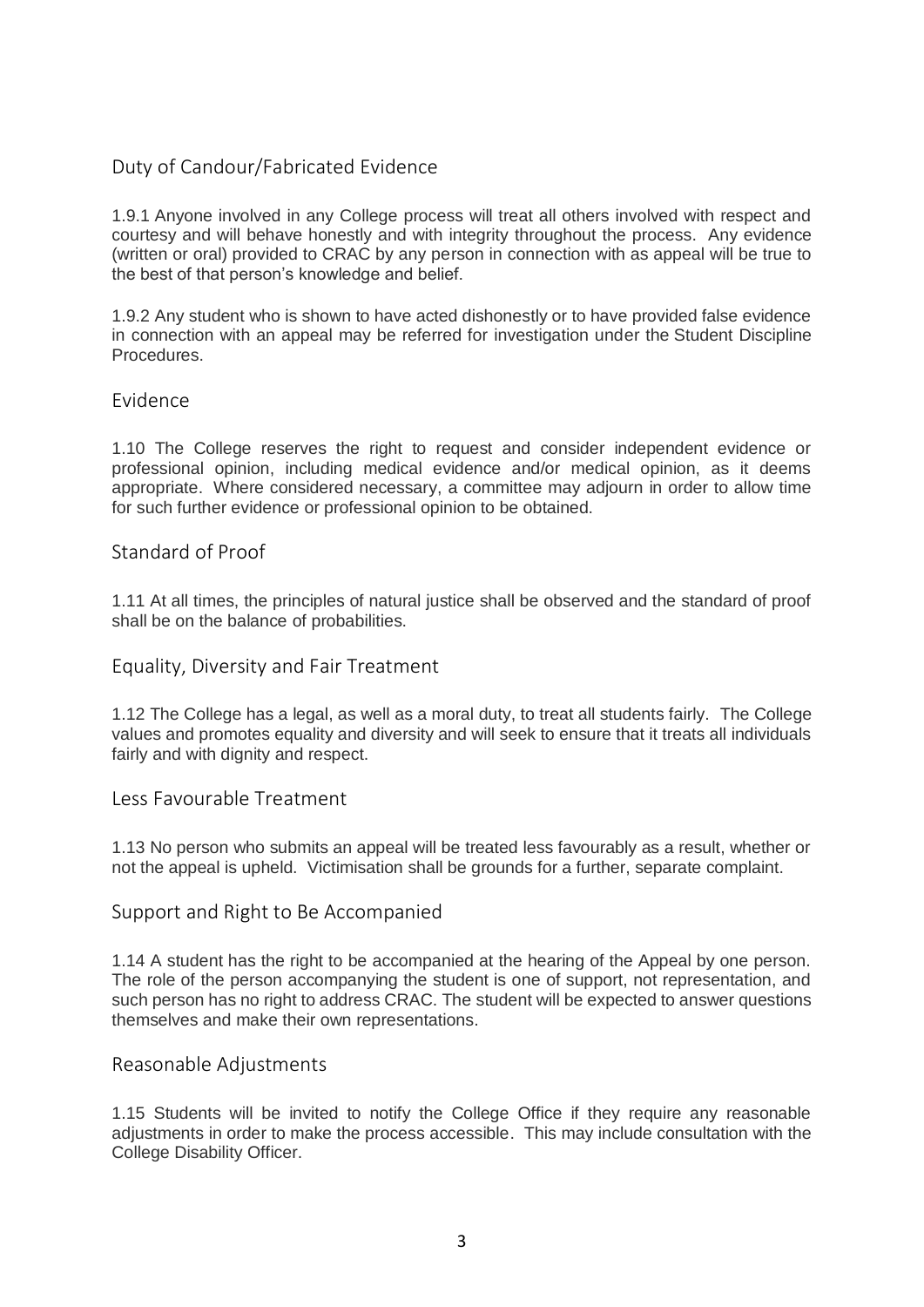## <span id="page-3-0"></span>Meeting of Deadlines/Timescales by the College

1.16 The College Office will endeavour to meet all timescales set out in this procedure. It may however prove impossible to meet these timescales when key staff are on leave, or otherwise indisposed, or where the complexities of the case warrant extended scrutiny. Where it is not possible for the College to meet the deadlines, for whatever reason, the student will be informed.

#### <span id="page-3-1"></span>Notification of Decisions

1.17 Unless otherwise stated, notification of a decision will be sent to the student and copied to relevant persons normally within eight working days of the decision being taken. If there is a delay in the decision being made, the student will be advised.

#### <span id="page-3-2"></span>No Double Appeal

1.18 No student may appeal the same decision on more than one occasion.

#### <span id="page-3-3"></span>Further Information and Forms

1.19 Advice on these regulations may be obtained from the Head of Academic Administration. Appeal forms are available from the Head of Academic Administration.

## <span id="page-3-4"></span>2. Commencing an Appeal

2.1 Students have the right to appeal to the CRAC against

2.1.1 a decision of the College Research Committee on the progression of a student to doctoral study or

2.1.2 a decision of the College Research Committee requiring a student to withdraw from their current course of study, including cases where the student is offered a transfer to another postgraduate degree programme, or

#### 2.1.3 a decision of the Principal, following the recommendation of the Examiners, regarding the outcome of an oral examination.

2.2 A student can only bring an appeal by lodging with the Head of Academic Administration a completed CRAC Appeal Form signed by the student and specifying the Grounds of Appeal.

2.3 Subject to paragraph 2.4, an appeal must be brought within 10 working days from the date of the written communication, addressed to the student, advising the student of the decision which is the subject of the appeal.

2.4 If the Head of Academic Administration is satisfied from a written statement with supporting evidence presented by a student at the same time as the CRAC Appeal Form that the student prevented from bringing the appeal within that time limit by reasons beyond their control, the Head of Academic Administration may decide to accept the appeal notwithstanding it is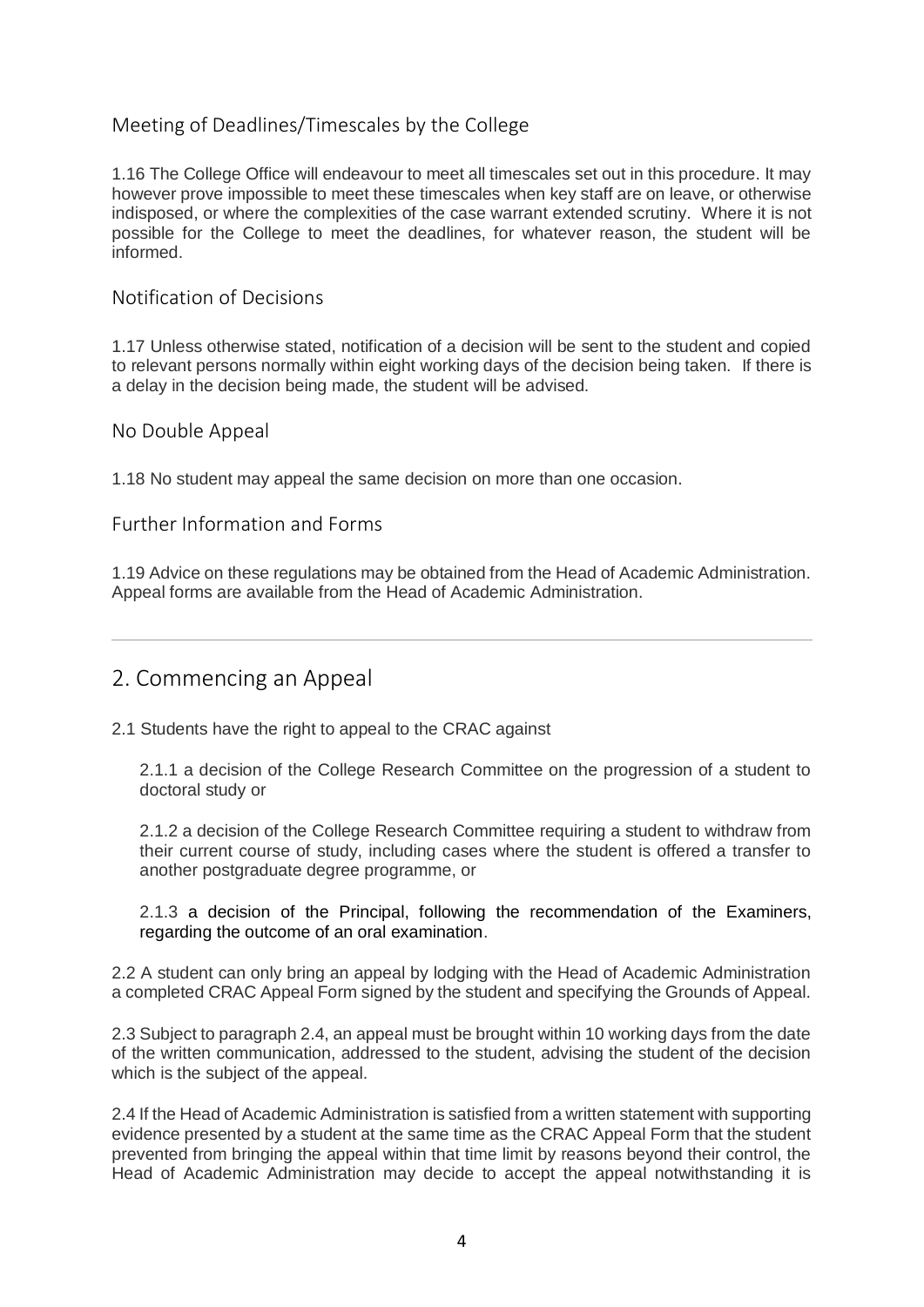outside the time limit. The decision of the Head of Academic Administration is final in this regard,

## <span id="page-4-0"></span>3. Grounds of Appeal

3.1 The following are the only grounds on which an appeal may be brought:

3.1.1 New evidence has become available which could not have been provided by the student to the College before the decision which is the subject of the appeal was made [Note: evidence that a student chose to withhold from the College will not normally constitute new evidence];

3.1.2 There has been a procedural irregularity which has had a demonstrable impact on the progress/assessment/award outcome;

3.1.3 There is evidence of inadequate assessment on the part of one or more examiners in an oral examination;

3.1.4 There is evidence of inadequate adherence to College regulations, procedures and codes of practice for the supervision of postgraduate research students.

3.2 A student who relies on paragraph 3.1.4 as a ground of appeal must either show that they took action at the earliest possible stage to deal with any alleged supervisory problems, or explain why they did not take such action.

## <span id="page-4-1"></span>4. Conduct of Appeal

4.1 On receipt of an appeal, the Head of Academic Administration will send the Appeal to the student's Head of Department for a response.

4.2 The student's Head of Department shall make a response within 5 working days from receiving the Appeal from the Head of Academic Administration. The Head of Department shall attach to the Department's response copies of all correspondence relating to the case and other relevant information, as required.

4.3 The Head of Academic Administration shall send the Appeal and the Department's response to CRAC which shall fix a date for the hearing of the appeal and shall give not less than five working days' notice of the date and time of the hearing to the student and the Department concerned.

4.4 The student must in any event attend the hearing in person to present the Appeal, and, if so required by CRAC, a representative of the Department concerned shall also attend the hearing to provide information relating to the provision of the research degree programme, student performance and the basis on which the progression, withdrawal, assessment, or award decision was taken.

4.5 Not less than 2 days before the date of the hearing of the Appeal, the student must confirm to CRAC whether or not they intend to attend the hearing; in the absence of such confirmation being given to CRAC, the student will be deemed to have withdrawn the Appeal.

4.6 If the student is unable to attend the hearing of the Appeal, they may apply to CRAC to postpone the hearing, and, if satisfied that the student has established good cause as to why the student is unable to attend the Appeal, CRAC may adjourn the Appeal and fix it for hearing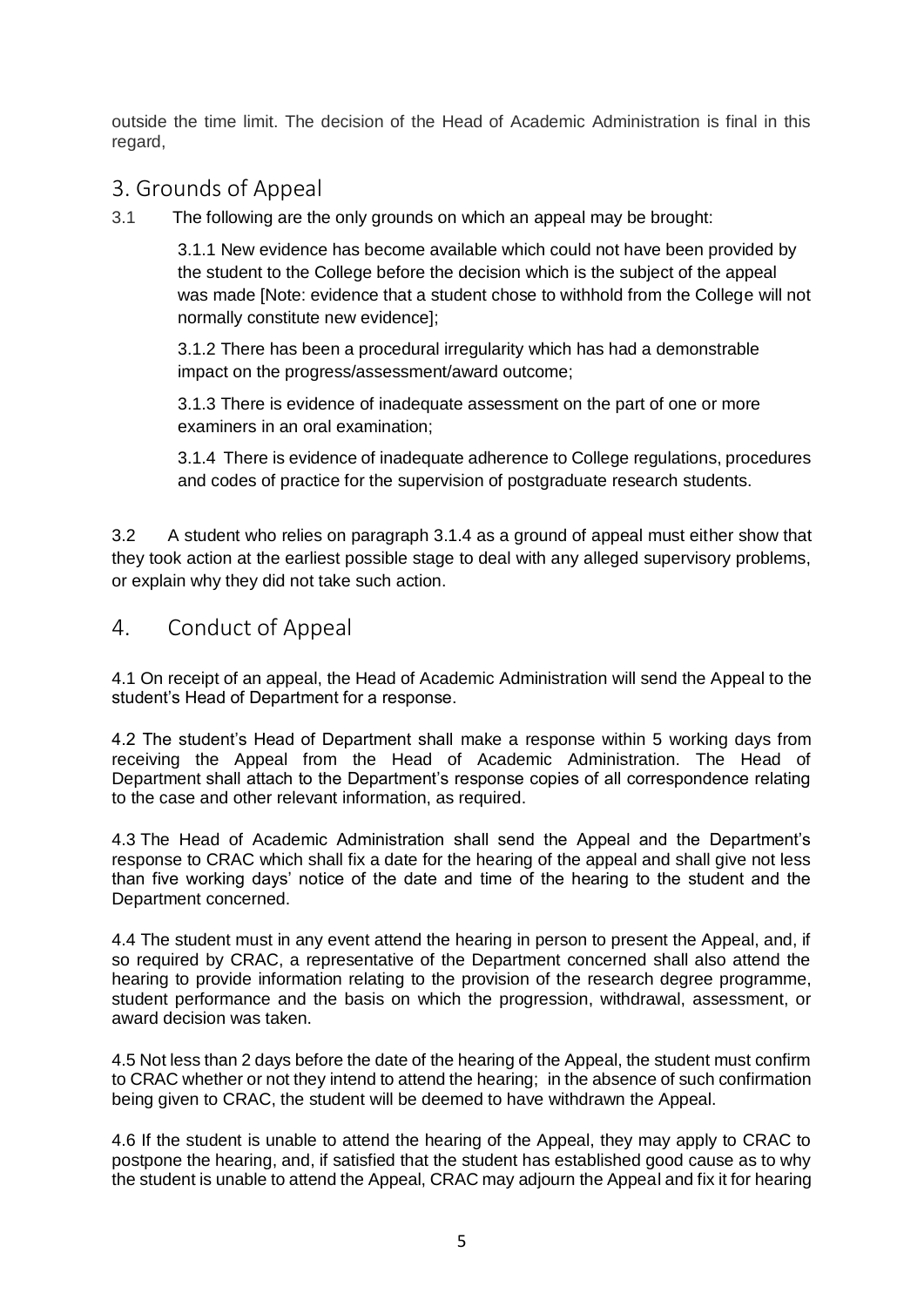on another date. The onus is on the student to establish good cause. Where the student is unable to attend the hearing for medical reasons, as confirmed by a medical certificate, the proceedings will normally be adjourned until the student is certified as fit to attend by a medical professional, or the student confirms that they wish to proceed.

4.7 If the student fails to attend the Appeal without good cause, CRAC may consider the Appeal and reach a decision on it in the absence of the student.

4.8 If CRAC considers that it requires further evidence to be presented to it to enable it to determine the Appeal, it may give directions as to the additional evidence which it requires and adjourn the hearing to a future date to allow such evidence to be given and considered.

4.9 The student and the Department representative (if in attendance) may only be present while evidence is being given and representations made. Only members of the CRAC and of the secretariat shall be present while the decision is made.

- <span id="page-5-0"></span>5 Disposal of Appeal
- 5.1 The CRAC may:

5.1.1 dismiss the Appeal, with reasons, and confirm the original decision against which the appeal is made; or.

5.1.2 where the Appeal relates to progression or withdrawal, uphold the appeal in part or full either by:

5.1.2.1 declaring the Annual Progress Review (APR, including differentiation) null and void and directing that a new APR be conducted, or

5.1.2.2 recommending to the College Research Committee that, for reasons stated, it reconsiders its decision; or

- 5.2.2 where the appeal relates to the final examination (assessment/award) decision, uphold the appeal in part or full by one of the following:
	- 5.2.2.1 declaring the oral examination null and void and directing that a new oral examination be conducted, or
	- 5.2.2.2 recommending to the examiners that, for reasons stated, they reconsider their decision or
	- 5.2.2.3 giving the student permission either to revise the thesis and re-submit it for re-examination within a specified time, or to re-register for a further period of time to undertake more research before re-submitting the thesis, or
	- 5.2.2.4 applying on the student's behalf for a concession to the Regulations for PhD Programmes.
- 5.3 If CRAC makes a declaration in the terms of paragraph 5.2.2.1, the College shall appoint new examiners, including at least one external examiner, to conduct the new oral examination. There shall be no fewer examiners than for the original examination. The College shall not inform the examiners that they are conducting a re-examination on appeal. There shall be an oral examination, and the examiners shall submit independent and joint reports in the normal way.